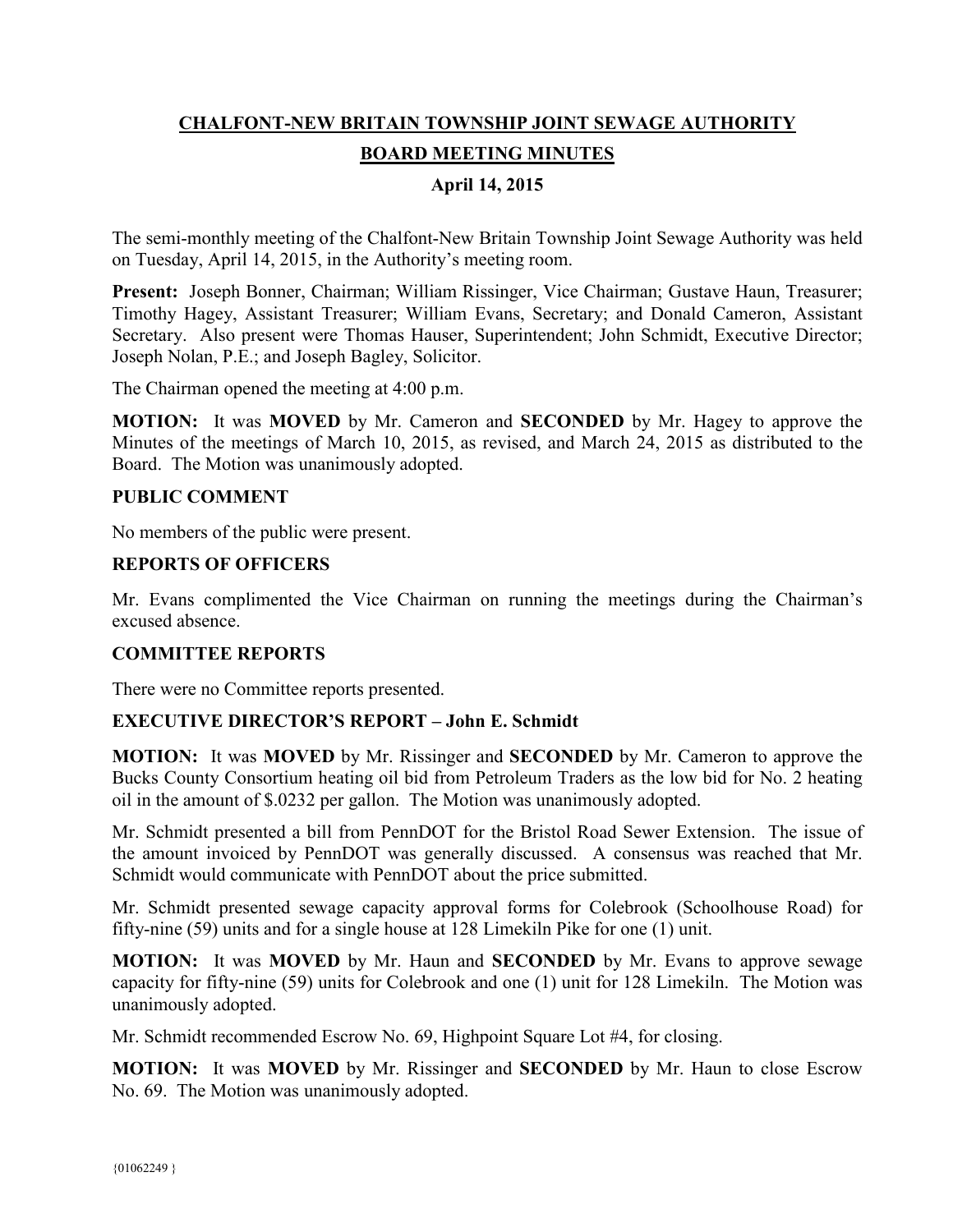Mr. Schmidt reported on the status of the delinquency of the owner of 33 Cedar Hill Road with regard to the installment payment for EDUs. The matter was generally discussed.

**MOTION:** It was **MOVED** by Mr. Haun and **SECONDED** by Mr. Evans to cancel the contract with Mr. Hillerman at 33 Cedar Hill Road. The Motion was unanimously adopted.

Mr. Schmidt reported on the Electroscan demonstration made to certain Authority personnel. After a demonstration at the plant, two (2) lines were demonstrated by the manufacturer in Rocky Meadows. It would cost about \$20,000 to "electro scan" the Tower Hill area. The Electroscan equipment and labor for installation of such equipment on the TV truck is approximately \$175,000. A consensus was reached that Mr. Schmidt would obtain further information about the possible use by contract in the Tower Hill area.

## **ENGINEER'S REPORT – Joseph Nolan, P.E.**

Mr. Nolan presented Requisition No. 148 for Capital Expenditures in the amount of \$2,029.09 for a computer workstation/software.

**MOTION:** It was **MOVED** by Mr. Haun and **SECONDED** by Mr. Rissinger to approve Requisition No. 148 for Capital Expenditures in the amount of \$2,029.09. The Motion was unanimously adopted.

Mr. Nolan next presented Requisition No. 191 for Capital Improvements in the amount of \$19,845.71 for construction management, design and legal work for the Phase II and Phase III projects.

**MOTION:** It was **MOVED** by Mr. Rissinger and **SECONDED** by Mr. Cameron to approve Requisition No. 191 for Capital Improvements in the amount of \$19,845.71. The Motion was unanimously adopted.

The Board recessed into Executive Session at approximately 4:27 p.m. to discuss potential litigation with contractors in the Phase II Project.

The Board returned to its Regular Session at approximately 4:51 p.m.

## **SOLICITOR'S REPORT – Joseph Bagley, Esquire**

Mr. Bagley reported on a meeting between Authority staff and Chalfont Borough staff with regard to the proposed Sewer Use Ordinance. The meeting went smoothly and most of the discussion centered on the part of the Ordinance regarding the proposed inspection of building sewers. Mr. Bagley discussed certain possible changes regarding the inspection of building sewers and indicated that the staff anticipated a future meeting with the Township staff prior to making any changes.

## **TREASURER'S REPORT – Gustave Haun**

Mr. Haun presented the General Operating Expenses for the month of \$217,146.87, as well as the previously-approved Capital Expenditures and miscellaneous extraordinary expenses in the amount of \$120, resulting in total Operating Expenses for the month of \$219,295.96. Mr. Haun further presented the previously-approved Requisition No. 191, as well as payments to the Loan Fund (Fund 3) in the amount of \$75,601.49 resulting in total expenditures of \$314,743.16. Mr. Haun recommended payment of the bills.